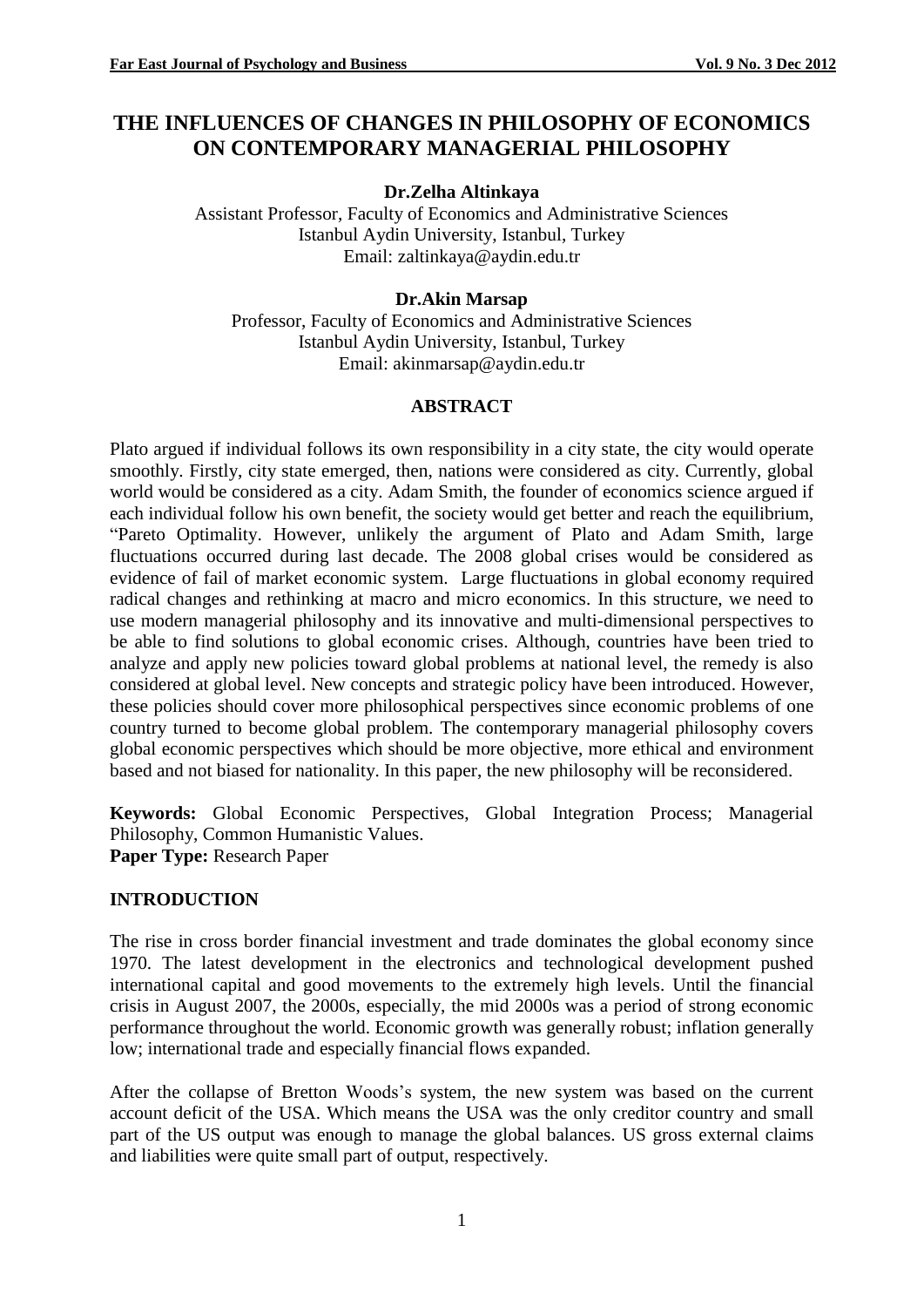By 2007, the U.S. has become a large debtor country. More dramatically, gross external claims and liabilities soared, respectively, large part of output. While cross-border loans still represent roughly a third of cross- border positions, the structure of the rest of the U.S. external balance sheet has become substantially more complex US mortgage-backed securities. The composition of gross external claims has changed too. The case of the United States is unique (Gourinchas, Rey and Truempler, 2011).

However, the signals of crisis were clear. Real estate values were rising at a high rate in many countries, including the world's largest economy, the United States. A number of countries were simultaneously running high and rising current account deficits, including the world's largest economy, the United States. Extraordinary enlargement occurred in many sectors among consumers in the United States and Britain and financial entities in many countries.

This paper analyses the global economic crisis and change on philosophy of economic thinking and its influences on philosophy of management.

#### **BASIS OF CONTEMPORARY CHANGES IN WEALTH TRANSFERS AND ITS INTERACTION WITH INTERNATIONAL ECONOMIC THEORIES**

The latest development on international economics was considered as puzzles. Each problem on global level has a different sets of reasons and different sets of solutions. Obstfeld and Rogoff were just two of them. "Why do observed OECD current account imbalances tend to be so small relative to saving and investment when measured over any sustained period why do home investors overwhelmingly prefer to hold home equity assets. How is it possible that the half-life of real exchange rate innovations can be three to four years? Why are exchange rates so volatile and so apparently disconnected from fundamentals were the some of them just asked by (Obstfeld and Rogoff, 2000:1).

As the world changes and new developments occurred in the world of political economy new and different schools of thoughts that try to explain the interaction of economics and politics have developed. Although there are many theories that try to explain the economics relations focus is on the most influential of these theories, economic nationalism, Marxism and economic Liberalism.

The world economy collapsed already at 1914 just before the I. World War. It was the end of the gold standard era. However, it was not only the end of free trade and free capital mobility. Economic globalization starting after industrial revolution and with the support of Adam Smith's and his followers philosophers since early 18<sup>th</sup> century, has raised the prosperity in advanced countries and many other poor countries. The liberal economists argued markets should be free and the governments should not intervene to the markets although they consider a role for government restricted with national defense or justice only.

Although, world trade had expanded approximately 1 percent year during the seventeenth and eighteenth centuries it raised 4 percent during nineteenth century due to rapid changes and globalization (Rodrik, 2012:24). Three important changes have been defined within this period: use of stream on transportation and industry and the invention of telegraph made revolutionary change on global economy. Especially, the widespread adoption of the gold standard made capital to move internationally easily. It was the realization of Adam Smith and his followers' philosophy and making the world prosper (Rodrik, 2012:22). However, unlikely, the national economies, there was not international authorities regulating the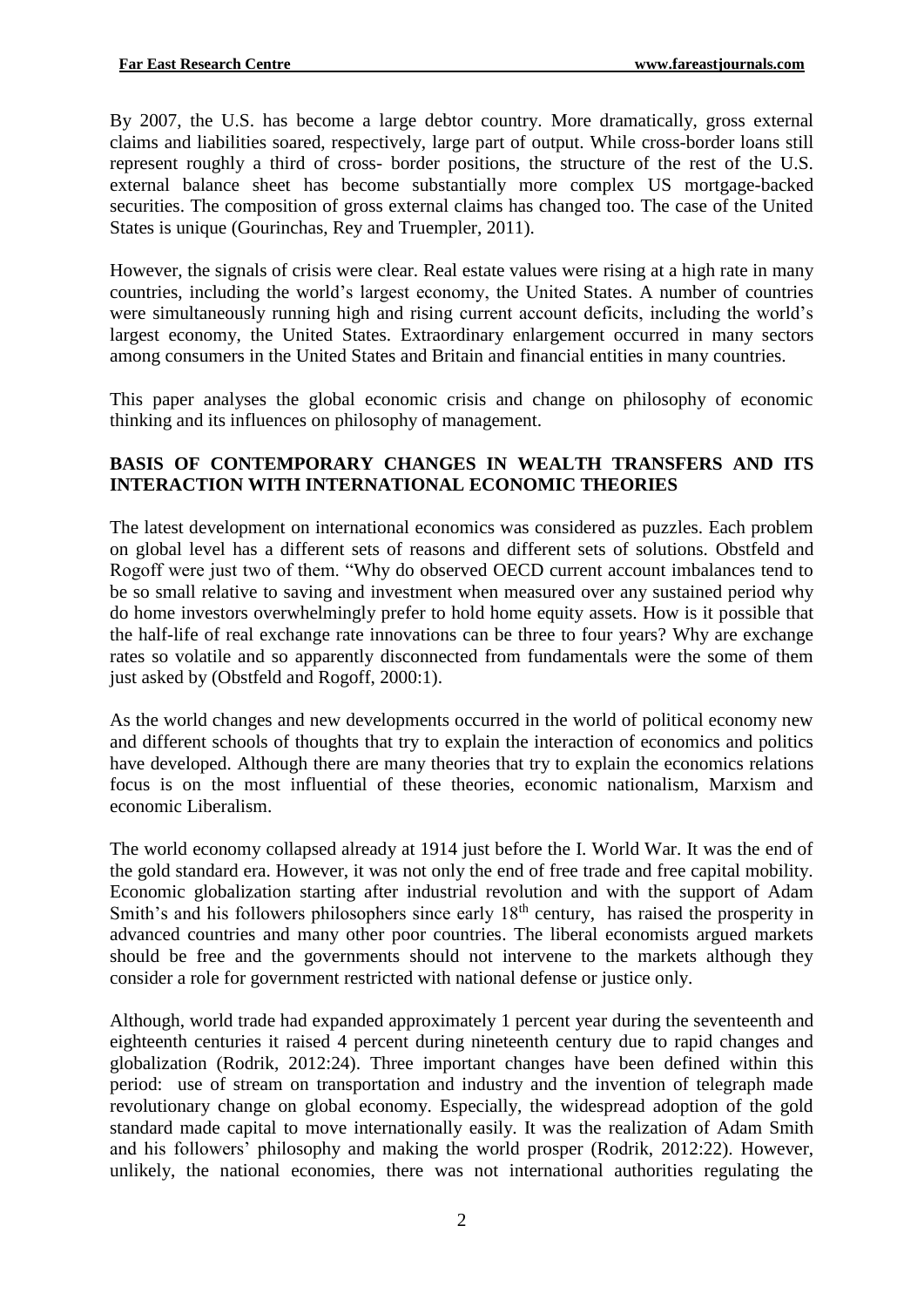international economy, as the rise of economy, the fall of the global economy was so strong at.

Most economists regard Great Depression of the 1930s as uncessary tradegy. If only Herbert Hoover had not tried to balance the budget in the face of an economic slump; if only the Federal Reserve had not defended the gold standard at the expense of the domestic economy; if only officials had rushed cash to threatened banks and thus calmed the bank panic that developed in 1930-1931, then the stock market crash of 1929 would have led only to a garden variety recession soon forgotten (Krugman, 2009:5). The global markets suffer from the weak governance due to lack of global antitrust authority, no global democracy unlikely the national markets during these decade (Rodrik, 2011: 21)

The rapid growth in the external liabilities of the United States and its implications for a possible reversal in the current strength of the dollar has been a dominant theme of discussion in economic policy. The discussion on the relation between international payments and real exchange rates has a long and distinguished intellectual history. In the late 1920s, the discussion was on the impact of German war, in the 1970s, on the implications of oil price shocks, in the early 1980s in the aftermath of the debt crisis, and in the mid- and late 1980s, with the debate on causes and consequences of the large swings in the value of the dollar.

Lane and Feretti (2001) who studied relation between international transactions, net external asset positions, and the real exchange rate, making use of a new data set on external assets and liabilities, argued a positive steady-state net external asset position enables a country to run persistent trade deficits in 2001. However, they repeated their studies in late 2010. In their first studies, they concluded "the capability to sustain a negative net export balance in equilibrium is associated with an appreciated real exchange rate.

Conversely, a debtor country that must run trade surpluses to service its external liabilities may require a more depreciated real exchange rate. Previous empirical works have provided estimates of a positive long-run relation between net foreign assets and the real exchange rate. Accordingly, they concluded the size of the trade surplus that a debtor country has to run to service its external liabilities will depend on the rate of return it has to pay on these liabilities, as well as on its output growth rate. For instance, going back to the US example, a debtor country that grows quickly and manages to earn returns on its foreign assets that are higher than the payouts on its foreign liabilities requires a much smaller trade surplus to stabilize its net foreign asset position than a country with poor growth performance and unfavorable net investment income flows. The magnitude of any real exchange rate depreciation will be smaller in the former case (Lane and Feretti, 2001: 3)

In the empirical analysis, the direct evidence on how the relation between the trade balance and net foreign assets depends on investment returns, output growth and exchange rate movements were provided (Lane and Feretti, 2010).

Not only for the previous crisis period, but, during all the crisis period since 1920, leading countries tried to arrange different organizations, forums and the leading countries: South Africa, Canada, Mexico, United States, Argentina, China, Japan, South Korea, India, Indonesia, Russia, Turkey, European Union, France, Germany, Italy, United Kingdom, Saudi Arabia formed G20 meetings. The G20 began as a forum for finance ministers and central bank governors met once or twice a year to discuss international economic issues.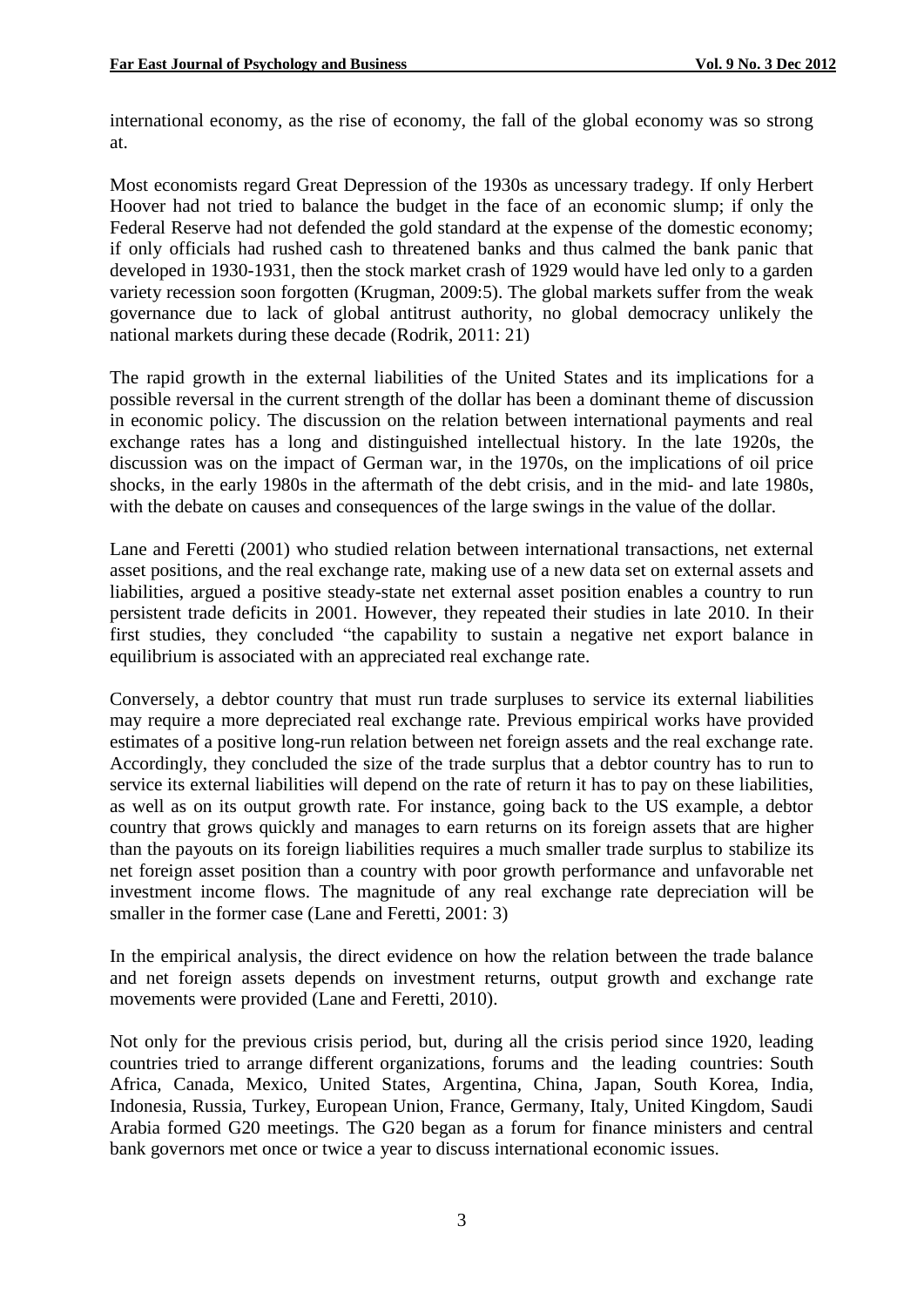With the onset of the global economic crisis in 2008, the G20 involved in the forum for international economic cooperation. Annual meetings of finance ministers and central bank governors continue to take place, advancing the work of the G20 and contributing to the discussions at leaders' summits. G20 leaders met three times from 2008 to 2010 and are meeting twice in 2010. From 2011 onward, it is expected that G20 leaders' summits will be held annually. In 2010, Canada and India are co-chairing the Working Group on the G20 Framework for Strong, Sustainable, and Balanced Growth. Working groups and experts groups focused on Framework for Strong, Sustainable, and Balanced Growth; Anti-Corruption (established at the G20 Toronto Summit); Development (established at the G20 Toronto Summit);International Monetary Fund Quota and Governance Reform; Experts groups; Financial Safety Net; Financial Inclusion; Energy ( Altinkaya and Marsap, 2012)

The G20's work is supported by international organizations such as the World Bank, the IMF, the Organization for Economic Co-operation and Development, the International Labour Organization, the World Trade Organization and the United Nations. The G20 calls upon experts from these institutions for technical advice and input from areas of responsibility. The G20 also works with the Financial Stability Board to address vulnerabilities, to develop and implement strong regulatory, supervisory and political in the interest of financial stability, and to monitor and report on progress in strengthening financial regulation.

## **INTERACTION OF CONTEMPORARY ECONOMICS CHANGES AND ITS EFFECTS ON PHILOSOPHY OF MANAGEMENT**

Until global crisis, the world operated more and more on free market and free trade where market forces of supply and demand and competition determines the Pareto Optimality, equilibrium. The followers of free market economy system strongly recommend no intervention by the governments. Especially, during last decades, the Keynesian state intervention policies after first Great Depression of 1929s were discredited due to rapid growth in world economy. The free market model has been referred as the best economic model. However, even George Soros who is very good at practice of international capital investment rejected this and argued "free market is so volatile and dangerous and socially destructive, we badly need more global governance".

Noam Chomsky, a leading contemporary philosopher on economics holds that the "words of free market economy" is a myth (Fuller, 2012:3). Chomsky argues that no one really believes that the free market and free trade are the best way forward. This is an important expression of fail of market economic system after Karl Marx (Marx, 1867) as the Keynes did at early nineteenth century.

Rethinking philosophy of economics requires to rethinking the philosophy of management on macro and micro-level. Management is considered as the art of encouraging people to do their best work to achieve their best result in order to achieve success. There is long debate on finding one single correct strategy to manage. However, there are many strategies set forth to do so. Best management practice would require implementation of a set of skills so people will work in harmony. Motivating people to manage their own work is often top job of a manager. Manager should also solve communication issues between groups of people systematically. This needs a balance of experience, intuition, knowledge of the various jobs working towards a common goal (Bodemann, 2010).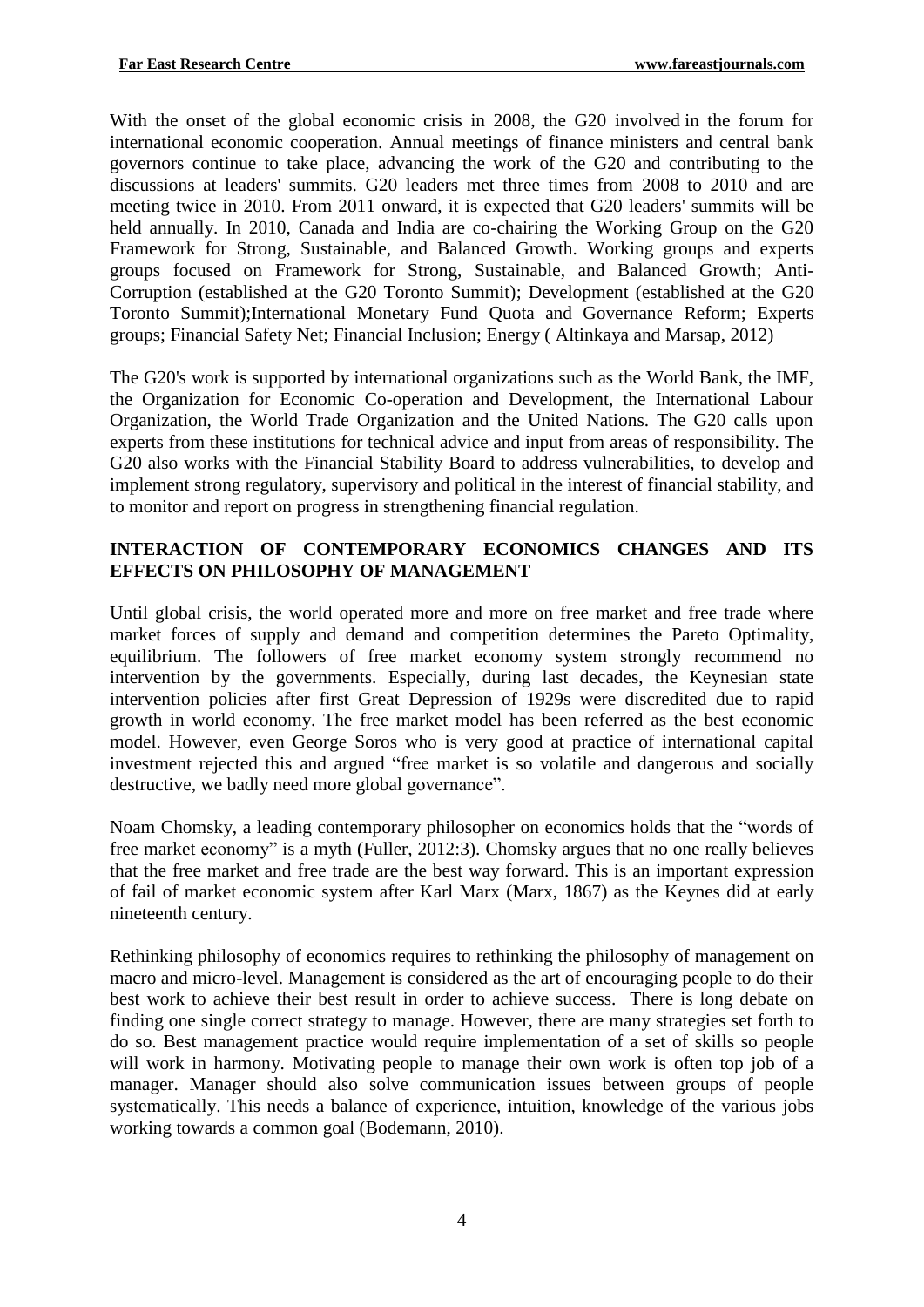Top business management schools are following famous philosophical ideas. Most of the idea argue for management skills of people and company, however, management philosophy is ultimately a fascinating and useful form of business sense. Some experience business people actually believe it to be good those of common sense combined with education, experience, practical application and drive to succeed. Choosing the best philosophy and how to apply it to an organization depends on who will manage and how the organization is structured (Bodemann, 2010).

It may be argued that management philosophy is simply one set of ideas about best management practices. There are many different views concerning how to manage an organization in best way. These views have been used by successful managers and passed to their followers. Due to global changes, the main philosophy of management has been also changed and new concepts have been added. Earlier philosophers were considering individual has no rights in the cities, the society's benefits were more important than individual benefit. Especially, Plato was one of these philosophers (Wright, 2012). However, Adam Smith argued that every individual should follow his own benefit, so the society would get the "Pareto optimality" (Smith, 1776).

In addition to economic and financial dimensions, humankind faces an extremely complex set of challenges in the twenty-first century: climate stabilization, energy security, sustainable land use, and equitable development during the global crises. The priorities for Coherent Global Action has been defined as reaching more equitable world ; managing the climate – energy challenge; creating an efficiency revolution ; ensuring affordable food for all ; Social Responsibility and Ethics.

In this innovative process they explain the value-added opportunities – create a 'service chain' from the individual contributions of all involved through synergy by managing innovative change in the organization by adapting and evolving to meet the demands of a changing global world. Managers provide new visions philosophy for each individual by encouraging and facilitating communicating by self management techniques and create a success environment by monitoring creative progress by keeping dynamic balance and human resource are encouraged to learn and grow as an integral part of their responsibilities by monitoring and measuring progress, providing organizational and personal achievements and keeping a dynamic balance in the form of contributions and learning by focusing environment. If more than six billion people have been affected by the life conditions on the World, people ask for steady and affordable supply of freshwater, food, fibres and fuel – the natural capital that forms the basis for a continuous generation of wealth.

Everybody believes global sustainability would only be succeeded by 'great transformation', making all facets of society more respectful of the existing planetary boundaries (Schellnhuber, Molina, Stern, and Kadner, 2009). Although, Kyoto Protocol, signed in 1997 after an international treaty, United Nations Framework Convention on Climate Change signed in 1992 are two important steps of global recognition of the policy to keep the World a live.

The first Interdisciplinary Nobel Laureate Symposium on Global Sustainability in Postdam brought together many of the world's thinkers in physics, chemistry, medicine, economics and peace, top-level political leaders, representatives of major NGOs, and renowned experts on sustainability met to discuss scientific and political strategies for reconciling human civilization with its physical and ecological support systems. They put forward an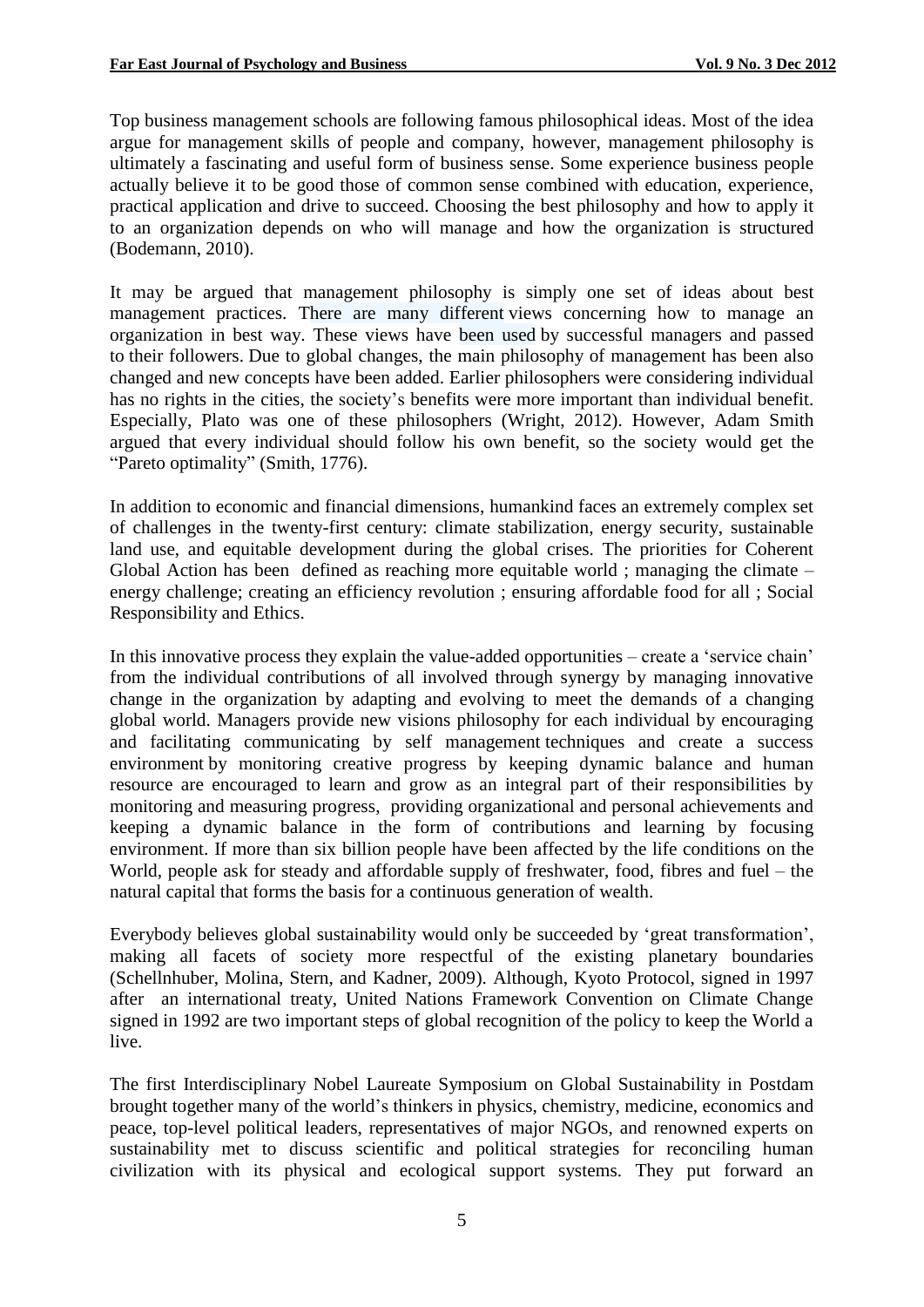interdisciplinary approach through a broad range of contributions, covering the latest findings of climate impact research, environmental economics, energy resource analysis, ecosystems science, and other crucial fields.

Paul Deary (2012) presented an overview of systems thinking from the mid-20th Century to the present. "Systems thinking" is defined as an interdisciplinary approach to managing complexity in organizations. It is characterized as holistic, dialogical and pluralistic (Dearey, 2012). The philosophical interpretation of the practice of systemic intervention is increasingly important to understanding the reflexive and ethical nature of this approach to management (Dearey,2012). The prospects of systems thinking becoming a mature philosophy of management by focusing on the quality of relationships that it facilitates

As a recovery plan, the Global Marshall Plan has been developed. The Global Marshall Plan is a concept for a world in balance. Besides, the economic objectives, they introduced new concepts of eco-social economy fair cooperation, environment, social welfare and cultural development. Besides global development, in Turkey, due to economic and financial crisis the management philosophy change radically.

In a global perspective for the next 50 years, the current situation holds three possible scenarios for the future (Rachmer, 2012). Two of these are extremely threatening and incompatible with sustainability. At the beginning of the new century, the world is in an extremely difficult situation. The economic globalization is inadequately regulated by worldwide frameworks. It has unleashed the global economic system and brought down national constraints: a process that is accelerating. The core political structures remain national or continental, but not global.

New technologies can substitute more and more manpower and, together with the growing integration of parts of the labor potential of poorer countries into the world market, threaten the jobs of less qualified workers in rich countries. They can be considered as losers of globalization**,** and with reason. In its current form, the globalization process does provide certain chances for development, but it runs contrary to the goal of sustainability because international standards and means of regulation are lacking. The current development is undermining the social and cultural balance as well as the ecological stability of the world (Rachmacher, 2012).

Two important arguments of global economic and management system can be attained are protection of natural environment and resources, respect for the dignity of all people. If first one fails, the collapse is inevitable. A process that has already started at large parts of the population in rich countries. An eco-social market economy would only be model that countries should have consensus on for the European market system. Eco-social market economy would work. Key elements of a self-directed development are the promotion of good governance, measures to combat corruption and an allocation of funds that aim at the grass-roots level.

## **CONCLUSION**

The global crisis caused radical change in the philosophy of economic thinking. Although, the liberal economic policies were the core of the economic theory, the lasting global crisis make economic philosophers accepted the global crisis was as the end of the capitalism. The crisis brought together all the part of the economies, societies, nations and international bodies to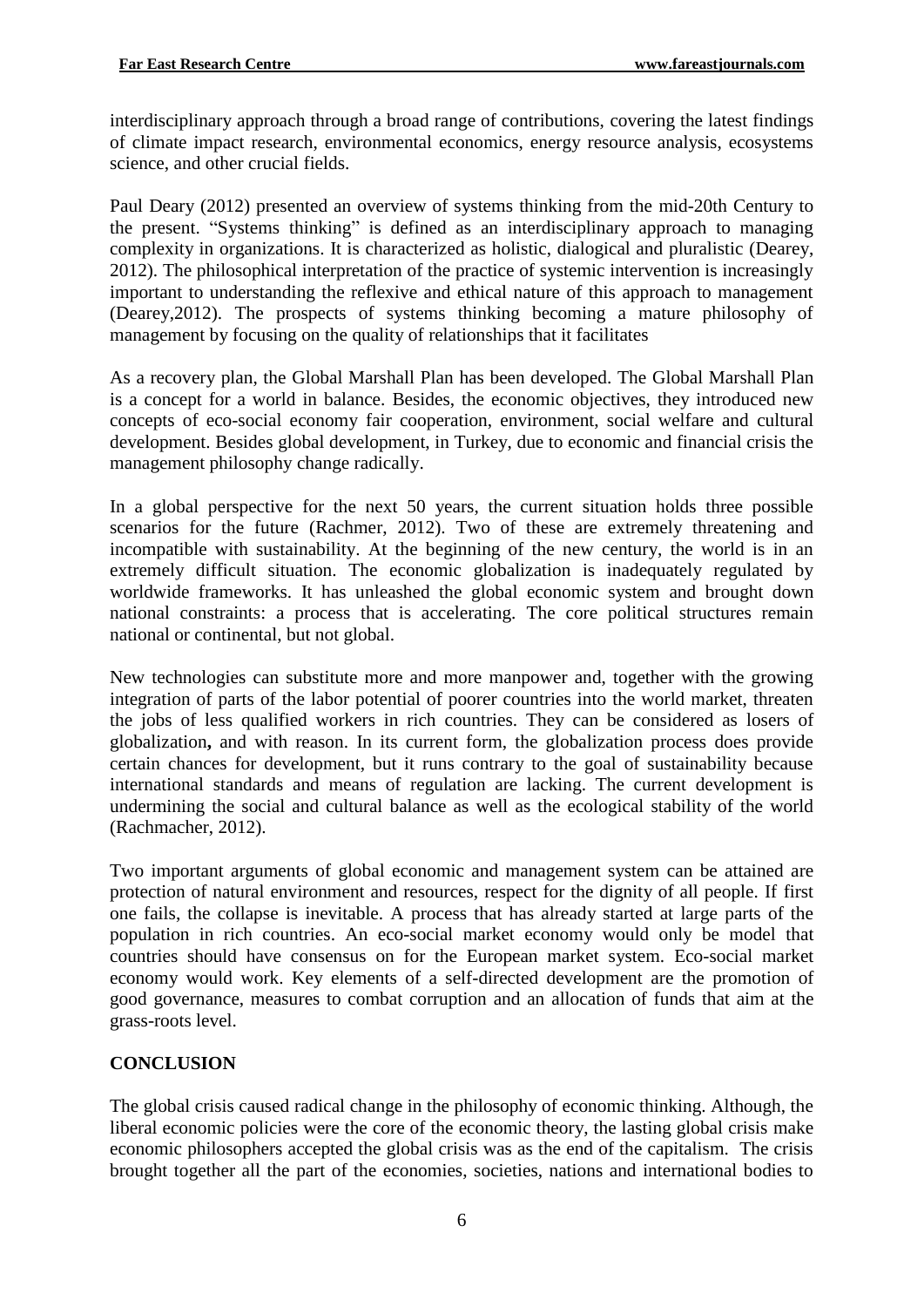think on new scheme of the world and find a solution to the case. However, not only the people from economic background, all other scientist on physics, engineering, sociology argued and introduced ethics and socially responsibility concepts once more. So, ethics, ecosocial market economy, protection of the ecological system will be the main philosophy of economics and management after global financial crises of 2008.

#### **REFERENCES**

Altinkaya, Z and Akin Marsap (2012) " Global Economic Approach to Contemporary Managerial Philosophy" Paper presented at the II. International Philosophy Congress in Bursa, Turkey. October 11th -13rd, 2012.

Bodemann, T. (2010)." What is Management Philosopohy and How Is It Applied ın An Organization[.http://tbodemann.wrytestuff.com/swa634495-What-Is-Management-Philosophy-](http://tbodemann.wrytestuff.com/swa634495-What-Is-Management-Philosophy-And-How-Is-It-Applied-In-An-Organization.htm)[And-How-Is-It-Applied-In-An-Organization.htm](http://tbodemann.wrytestuff.com/swa634495-What-Is-Management-Philosophy-And-How-Is-It-Applied-In-An-Organization.htm)

Finkbeiner, F and F.Radermacher (2007)" Steering globalization into a better future.How to a reach a Planetary Consciousness through a Global Marshall Plan". Journal of Globalization and for the Common Good. [http://lass.purduecal.edu/cca/jgcg/2007/fa07/jgcg-fa07](http://lass.purduecal.edu/cca/jgcg/2007/fa07/jgcg-fa07-finkbeiner-radermacher.htm) [finkbeiner-radermacher.htm](http://lass.purduecal.edu/cca/jgcg/2007/fa07/jgcg-fa07-finkbeiner-radermacher.htm)

Fuller, Mike (2012). Chomsky on Global Myths and Realities". [http://philosophynow.org/issues/39/Chomsky\\_on\\_Global\\_Myths\\_and\\_Realities](http://philosophynow.org/issues/39/Chomsky_on_Global_Myths_and_Realities)

Gourinchas P., Gourinchas, O. And Helene Rey and Kai Turempler (2011) The Financial Crisis and the Geography of Wealth Transfers. Working Paper 17353 <http://www.nber.org/papers/w17353>

Obsfeld, M. Ans K.Rogoff (2009). Global Imbalances and the Financial Crisis: Products of Common Causes.

Obstfeld, M. And K.Rogoff(2000). "The Six Major Puzzles in International Macroeconomics: Is There a Common Cause " NBER WorkingPaper 7777. <http://www.nber.org./papers/w777>pp:1

Krugman, Paul (2009).The Return of Depression Economics and the Crisis of 2008.2e.

Lane, P and G. Feretti ( 2010). The Cross Country Incidence of the Global Crisis.IMF Working Papers10171.<http://www.imf.org/external/pubs/ft/wp/2010/wp10171.pdf>

Lane, P. and M.Feretti (2001)."External Wealth, the Trade Balance and the Real Exchange Rate. International Monetary Fund and CEPR.

Marx, Karl(1867)" Das Capital. Capital. Volume I:Part IV. Library of Economics and Liberty.

Ocampo, Joe Antonio and Stiglitz, Joseph (2011)." From the G-20 to a Global Economic Coordination Council, Journal of Globalization and Development: Vol.2:Iss.2.Article 9. http://www2.gsb.columbia.edu/faculty/ jstiglitz/download [/papers/2012\\_G20\\_Glob\\_Econ\\_Coord.pdf](http://www2.gsb.columbia.edu/faculty/%20jstiglitz/download%20/papers/2012_G20_Glob_Econ_Coord.pdf)